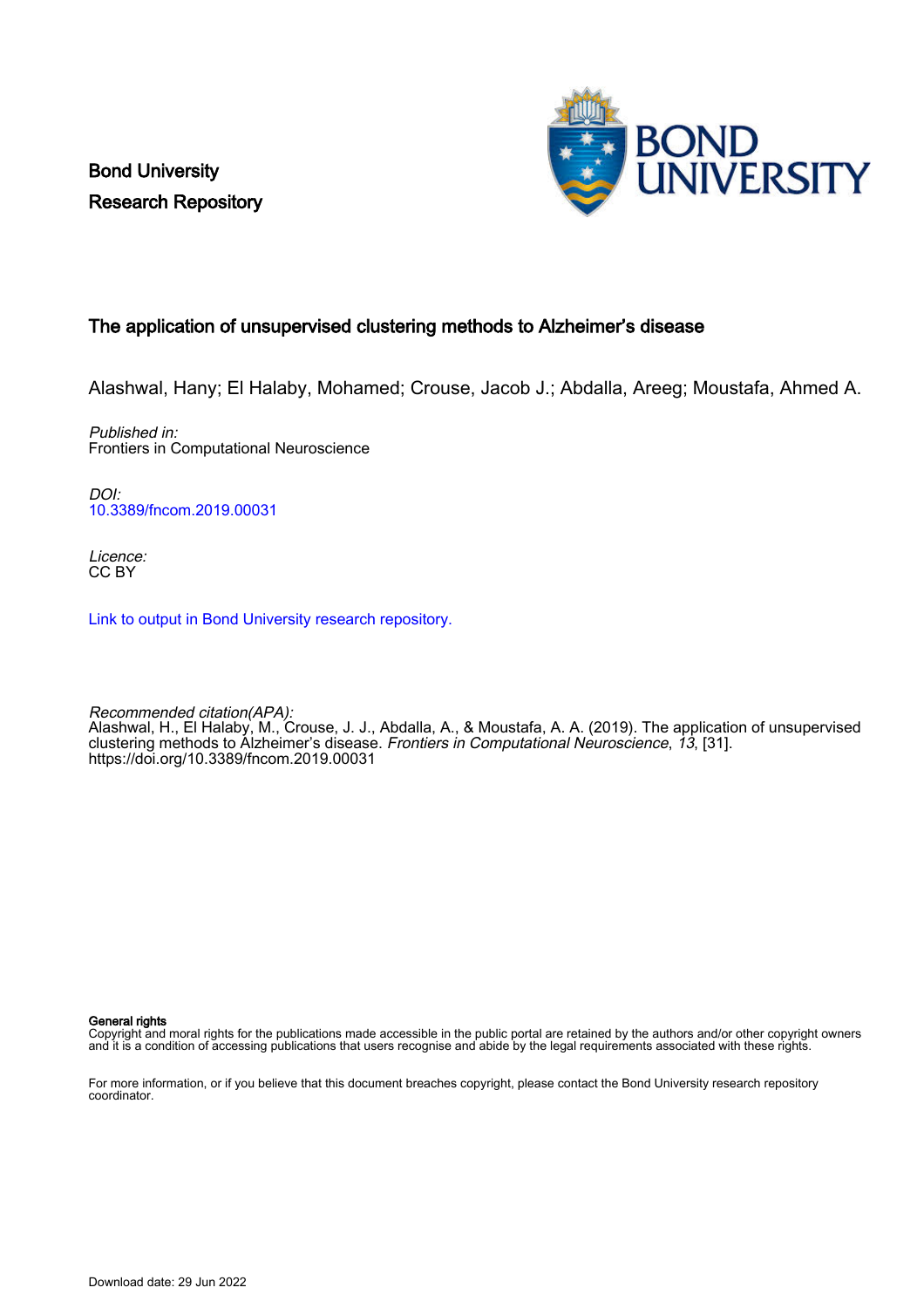

# The Application of Unsupervised [Clustering Methods to Alzheimer's](https://www.frontiersin.org/articles/10.3389/fncom.2019.00031/full) Disease

[Hany Alashwal](http://loop.frontiersin.org/people/594020/overview) <sup>1\*†</sup>, Mohamed El Halaby <sup>2†</sup>, [Jacob J. Crouse](http://loop.frontiersin.org/people/702104/overview)<sup>3</sup>, Areeg Abdalla 2and [Ahmed A. Moustafa](http://loop.frontiersin.org/people/15417/overview)<sup>4</sup>

*<sup>1</sup> Department of Computer Science and Software Engineering, College of Information Technology, United Arab Emirates University, Al-Ain, United Arab Emirates, <sup>2</sup> Department of Mathematics, Faculty of Science, Cairo University, Giza, Egypt, <sup>3</sup> Brain and Mind Centre, The University of Sydney, Sydney, NSW, Australia, <sup>4</sup> School of Social Sciences and Psychology, Western Sydney University, Sydney, NSW, Australia*

Clustering is a powerful machine learning tool for detecting structures in datasets. In the medical field, clustering has been proven to be a powerful tool for discovering patterns and structure in labeled and unlabeled datasets. Unlike supervised methods, clustering is an unsupervised method that works on datasets in which there is no outcome (target) variable nor is anything known about the relationship between the observations, that is, unlabeled data. In this paper, we focus on studying and reviewing clustering methods that have been applied to datasets of neurological diseases, especially Alzheimer's disease (AD). The aim is to provide insights into which clustering technique is more suitable for partitioning patients of AD based on their similarity. This is important as clustering algorithms can find patterns across patients that are difficult for medical practitioners to find. We further discuss the implications of the use of clustering algorithms in the treatment of AD. We found that clustering analysis can point to several features that underlie the conversion from early-stage AD to advanced AD. Furthermore, future work can apply semi-clustering algorithms on AD datasets, which will enhance clusters by including additional information.

## **OPEN ACCESS**

#### Edited by:

*Carlo Laing, Massey University, New Zealand*

#### Reviewed by:

*Xiaofeng Zhu, Massey University, New Zealand Tuo Zhang, Northwestern Polytechnical University, China*

> \*Correspondence: *Hany Alashwal [halashwal@uaeu.ac.ae](mailto:halashwal@uaeu.ac.ae)*

*†These authors have contributed equally to this work*

> Received: *20 January 2019* Accepted: *29 April 2019* Published: *24 May 2019*

#### Citation:

*Alashwal H, El Halaby M, Crouse JJ, Abdalla A and Moustafa AA (2019) The Application of Unsupervised Clustering Methods to Alzheimer's Disease. Front. Comput. Neurosci. 13:31. doi: [10.3389/fncom.2019.00031](https://doi.org/10.3389/fncom.2019.00031)* Keywords: clustering, neurological diseases, Alzheimer's disease, unsupervised learning, machine learning techniques

## INTRODUCTION

There has been an increasing interest in the medical community to use machine learning techniques for disease diagnosis [\(Kononenko, 2001\)](#page-8-0). This is due to the increases in availability of medical datasets, such as [Twinanda et al. \(2017\)](#page-9-0), [Srivastav et al. \(2018\)](#page-9-1), Alzheimer's Disease Neuroimaging Initiative (ADNI), and UC Irvine Machine Learning Repository, among others. The accumulation of large datasets has become more feasible recently due to the advancements in hardware (fast, cheap computers), the availability of public and private medical and healthcare datasets, and machine learning classification and clustering methods.

Supervised learning is the process of learning (approximating) a mapping function from a set of input variables to a target variable. The term "supervised" here refers to the training process of the algorithm being supervised by having the correct answers (i.e., we know what the target outcome is). However, when one only has a set of variables and no corresponding output variables (i.e., the data are unlabeled), then the learning process is called unsupervised. Thus, in unsupervised learning, there are no correct answers for the training procedure to learn from and the learning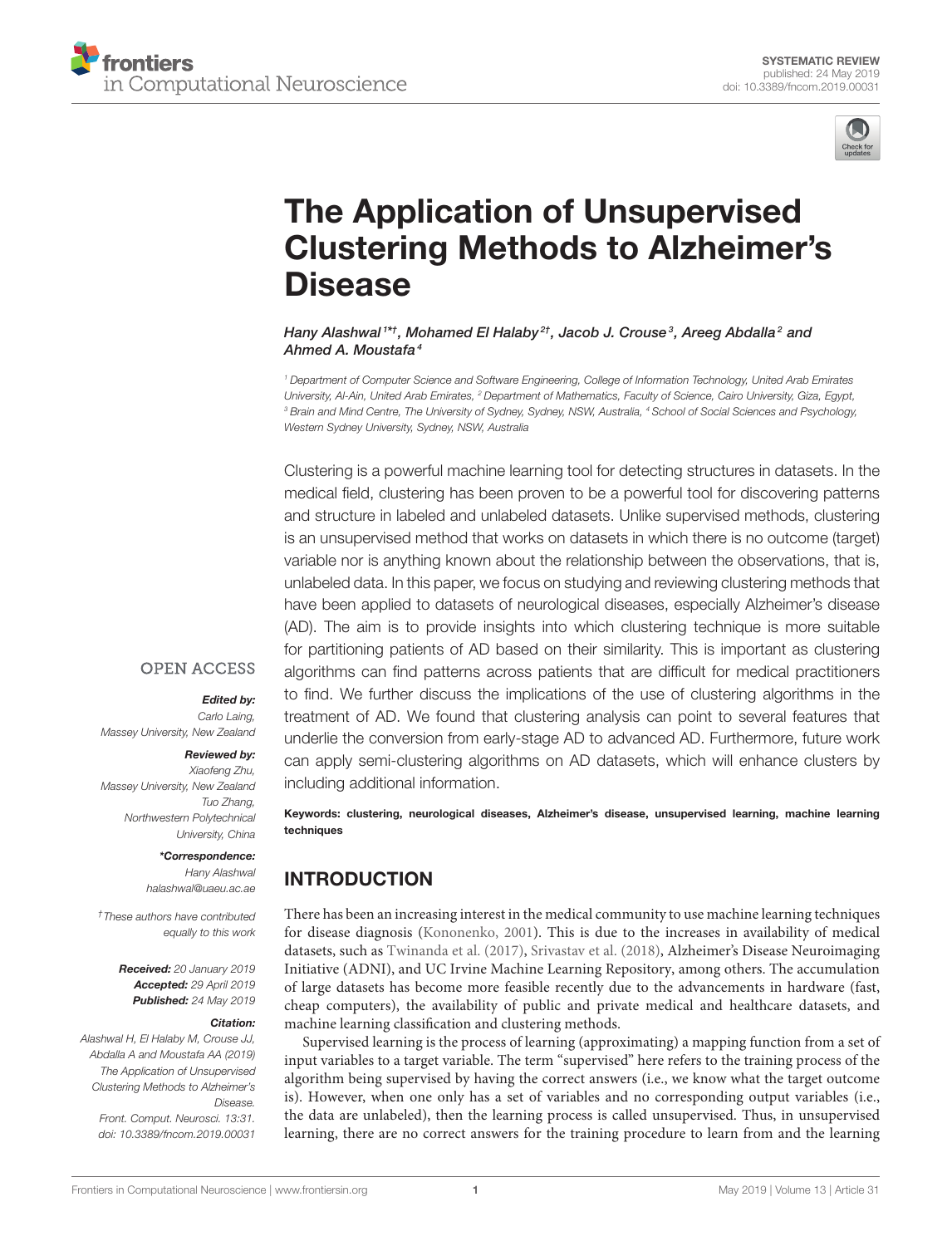algorithm is left to discover the structures in the datasets. One of the most important unsupervised learning techniques is clustering, which is the process of partitioning a set of data points according to some measure of similarity (e.g., distance). The goal of clustering is to reveal subgroups within heterogeneous data such that each individual cluster has greater homogeneity than the whole [\(Eick et al., 2004\)](#page-8-1). **[Table 1](#page-2-0)** summarizes the different types of machine learning methods and some of their real-world applications. In many applications, obtaining labeled data is often difficult, costly, and/or time-consuming, while collecting unlabeled data may be relatively easy. Such cases result in a dataset consisting of a large number of unlabeled variables and a small set of labeled variables. Semi-supervised learning uses both labeled and unlabeled data to improve the accuracy of the learning model.

Several studies have used clustering methods to facilitate the diagnosis of several disorders [\(Vogt and Nagel, 1992;](#page-9-2) Nugent and Meila, [2010;](#page-9-3) [Li and Zhu, 2013;](#page-8-2) [Nithya et al., 2013;](#page-9-4) [Wiwie et al.,](#page-9-5) [2015\)](#page-9-5). For example, clustering techniques have been applied to the diagnosis of breast cancer [\(Chen, 2014\)](#page-8-3), Parkinson's disease [\(Polat, 2012;](#page-9-6) [Nilashi et al., 2016\)](#page-9-7), headache [\(Wu et al., 2015\)](#page-9-8), mental health and psychiatric disorders [\(Trevithick et al., 2015\)](#page-9-9), heart and diabetes diseases [\(Yilmaz et al., 2014\)](#page-9-10), and Huntington's disease [\(Nikas and Low, 2011\)](#page-9-11), among many others.

Alzheimer's disease (AD) is one of the most common neurodegenerative diseases, particularly in old age [\(Ryu et al.,](#page-9-12) [2010\)](#page-9-12), and is among the most common causes of dementia in senior individuals [\(Ryu et al., 2010;](#page-9-12) [Cuingnet et al., 2011\)](#page-8-4). AD leads to structural and functional loss of neurons in the cortex and hippocampal regions, among other brain areas. A number of studies in the past 20 years have pointed out possible biomarkers for the diagnosis of AD, including brain atrophy revealed by magnetic resonance imaging [\(Mueller et al., 2006;](#page-9-13) Seppi and Poewe, [2010\)](#page-9-14).

## METHOD

In this paper, we summarize prior studies that use clustering methods on AD datasets to gain more insights into the disease's nature, diagnosis, and progression. In the following sections, we describe the most common clustering algorithms and their application on AD datasets in the literature. A computer search was carried out, containing the clustering and AD. This search was performed in PubMed and Google Scholar.

## CLUSTERING ALGORITHMS

#### k-Means

The k-Means clustering algorithm [\(Forgy, 1965\)](#page-8-5) is a classical unsupervised learning method. This algorithm takes  $n$ observations and an integer  $k$ . The output is a partition of the  $n$  observations into  $k$  sets such that each observation belongs to the cluster with the nearest mean. The following steps summarize the operations of k-Means.

Initialize  $k$  cluster centers. In practice, this can be done by either randomly selecting k center

- 1. points from the *n* observations or random generation of  $k$ center points.
- 2. Calculate the distance between each observation and the cluster centers.
- 3. Assign each point to the cluster whose distance from its center is minimum of all the cluster centers.
- 4. Recompute the positions of the k centers as the cluster mean.
- 5. Recompute the distance between each data point and the newly computed centers. Repeat steps 3 and 4 until all data points are assigned to the same cluster (data points do not move).

The choice of  $k$  is usually influenced by prior knowledge regarding the nature of the data or by using clustering validity measures.

[Escudero et al. \(2011\)](#page-8-6) investigated how applying k-Means clustering to a subject's medical history may shed light on the likelihood of conversion from mild cognitive impairment (MCI) to AD. The dataset used was obtained from the ADNI database and consists of 375 subjects. The selected features included the number of ApoE s4 alleles, ADAS-Cog (Alzheimer's Disease Assessment Scale-Cog), Mini-Mental State Examination (MMSE) scores, MRI (magnetic resonance imaging), and CSF (cerebrospinal fluid) data from cognitively normal (CN), MCI, and AD individuals. The authors tested the potential of how having the following five sets of features can better diagnose AD: (1) ADAS-Cog, MMSE, and ApoE genotype obtained from a blood sample; (2) CSF; (3) MRI; (4) CSF and MRI; and (5) all

<span id="page-2-0"></span>

| <b>TABLE 1</b>   Types of machine learning methods. |                                                                                                                      |                                                                                                                             |                                                                                                                                                                                |
|-----------------------------------------------------|----------------------------------------------------------------------------------------------------------------------|-----------------------------------------------------------------------------------------------------------------------------|--------------------------------------------------------------------------------------------------------------------------------------------------------------------------------|
| Learning type                                       | <b>Supervised</b>                                                                                                    | <b>Unsupervised</b>                                                                                                         | Semi-supervised                                                                                                                                                                |
| Type of data                                        | Data points have labels.                                                                                             | Data points do not have corresponding labels.                                                                               | A subset of the data points is labeled.                                                                                                                                        |
| Learning process                                    | Analyzing the training data to learn a<br>function that can be used for<br>predicting the labels of new<br>examples. | Modeling the structure or the distribution of the<br>data in order to find patterns and gain new<br>insights from the data. | Utilizing unlabeled data with labeled data to<br>learn better models.                                                                                                          |
| Applications                                        | Fraud detection, detecting spam<br>emails, predicting real estate prices.                                            | Clustering customers' data and market<br>segmentation, learning rule associations, image<br>segmentation, gene clustering.  | When it is expensive to annotate every data<br>point (e.g., using humans), this type of learning<br>is suitable. Examples: web content<br>classification, medical predictions. |

*Firstly, the nature of the data is stated, then the objective of the type of learning is discussed, and finally some real-world examples are mentioned.*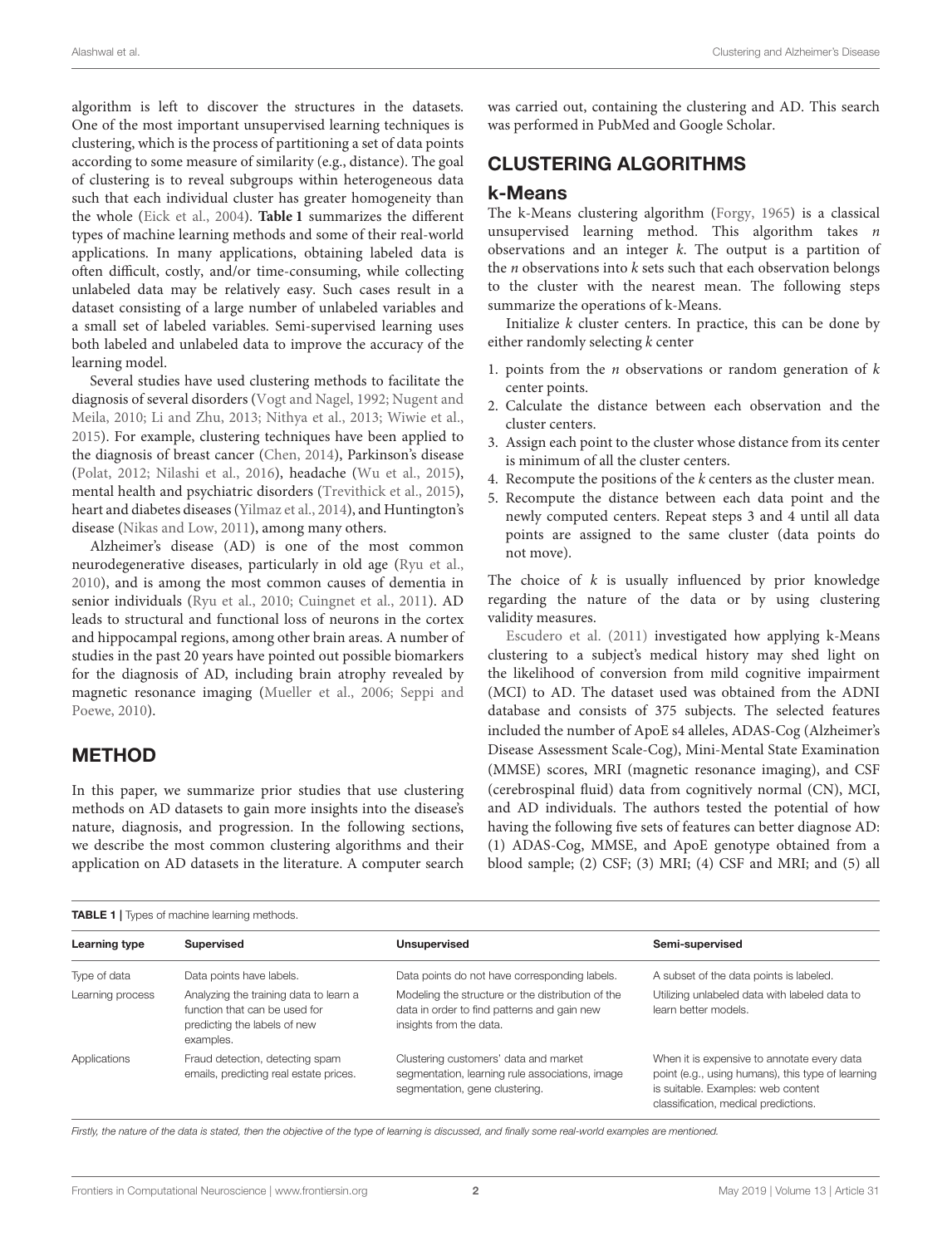of the above features. The first analysis involved clustering the subjects according to each of the five scenarios (i.e., using only a subset of the variables based on the set of features described above) using k-Means and approximating the occurrence of the medical history of AD in each set. More than 69% of the AD subjects and about half of the MCI individuals were always assigned to the pathological bioprofile.

In the second analysis, k-Means was applied to the CN and AD subjects, and the obtained clusters were used to split the MCI subjects into CN-like and AD-like, that is, which MCI subjects may stay as healthy individuals and which may convert to AD. Next, the rate of decline to AD was used to evaluate the utility of this clustering algorithm in the early diagnosis of AD at the MCI stage. The fifth set of features (which included all features) provided larger differences between the evolution of CN-like and AD-like subjects at the 12-month follow-up. The number of subjects assigned to CN-like and AD-like was 82 and 96, respectively. This indicates that the combination of all clinical tests and biomarkers outperformed using any of them in isolation.

In a recent study, [Tosto et al. \(2016\)](#page-9-15) applied k-Means clustering algorithm on a dataset of 3,502 patients with AD with longitudinal assessments from the National Alzheimer's Coordinating Center database, with 394 providing neuropathological data. The authors were interested in examining subgroups of patients with variable trajectories of extrapyramidal sign progression (which include movement disorders such as postural instability, tremors and rigidity, body restlessness, and abnormal gait, among others) and their clinical and neuropathological correlates. [Tosto et al. \(2016\)](#page-9-15) observed the following three clusters of extrapyramidal sign progression: no/low ( $n = 1,583$ ), medium ( $n = 1,259$ ), and high ( $n = 660$ ) extrapyramidal burden. The high extrapyramidal cluster had greater cognitive and neuropsychiatric impairment (particularly hallucinations), relative to the other clusters. Moreover, despite the three clusters having similar AD pathology, the high extrapyramidal burden cluster had a significantly greater number of patients diagnosed with dementia with Lewy bodies.

In another recent study, [Price et al. \(2015\)](#page-9-16) recruited participants with AD or vascular dementia and collected MRI measures of infarction, whole brain volume, and leukoaraiosis (LA), as well as neurocognitive measures in all participants. A k-Means cluster analysis derived three cluster-groups characterized by single-domain amnestic ( $n = 41$ ), single-domain dysexecutive  $(n = 26)$ , and multi-domain  $(n = 26)$  phenotypes. The multidomain patients scored worse on language measures than the other clusters, yet they were equally impaired on tests of memory when compared to the amnestic group. The three cluster-groups were relatively dissociable in neuroradiological parameters, in which the amnestic and multi-domain clusters had smaller hippocampal volume than the third cluster, while the singledomain dysexecutive cluster had greater deep periventricular (i.e., between periventricular and infracortical regions) and whole brain LA. The volume of the caudate and lacunar infarction did not differ between the three clusters. There was a negative association between the volume of the caudate nucleus and total LA in the dysexecutive and multi-domain clusters. These results suggest the existence of neuroradiological heterogeneity between patients diagnosed with AD/vascular dementia spectrum dementia.

### k-Means-Mode

This algorithm can deal with both numeric (continuous) and categorical data. Each cluster center is an array of means and modes for continuous and categorical attributes, respectively. The steps of the algorithm is similar to that of the classical k-Means; the means and modes are calculated for each cluster as previously stated, and then each point is moved to the cluster with minimum distance. For continuous features, Euclidean distance is often used, and for discrete features, Hamming distance is often used.

[Paul and Hoque \(2010\)](#page-9-17) have applied the k-Means-Mode clustering algorithm to medical datasets to predict the likelihood of diseases. The likelihood of the disease in a cluster is defined as the number of patients that have the disease divided by the total number of points in the clusters. In other words, it is the probability of finding the disease in the cluster. The average likelihood of all clusters is the actual probability of the disease in the data, which can be found by brute-force methods. Accuracy is the ratio between average likelihood and actual likelihood. Experimental results show that when the algorithm was applied on the Zoo dataset from the University of California at Irvine (UCI) Machine Learning Repository and a diabetes dataset, an accuracy of about 95% is achieved. Other algorithms like k-Means and k-Mode achieved lower than 65% accuracy, suggesting that the k-Means-Mode algorithm is better at clustering data than k-Means and k-Mode algorithms.

## Multi-Layer Clustering

The first step of the multi-layer clustering process is to determine the similarity between each pair of examples. This is done by creating an artificial binary classification problem having the original patient records as the positive example, while negative examples are generated by randomly mixing the values of the attributes of the original examples among themselves. Next, a predictive model is built to distinguish between the positive and negative examples to determine the similarities between each pair of examples. The Random rules algorithm [\(Pfahringer et al.,](#page-9-18) [2004;](#page-9-18) [Almeida et al., 2013\)](#page-8-7) is applied for each pair of records to construct an example similarity table (EST) where the number of rules covering the pair is calculated. An entry  $e_{i,j}$  in the table holds the similarity value between the ith and the jth example. The second step is to calculate the clustering-related variability (CRV) measure for all examples. The single-layer clustering algorithm starts by assigning each example to a single cluster. It then keeps merging the most similar clusters in terms of the cluster CRV score. The procedure stops when no further merge operations are possible; that is, further merges do not result in a smaller CRV score. In situations having more than one attribute layer (multilayer attributes), the artificial binary classification problem is constructed for each attribute layer and the ESTs are built. As for the algorithm, for each pair of clusters, the potential variability reduction for all attribute layers is computed and the smallest value for each pair is selected. Merging occurs if this value is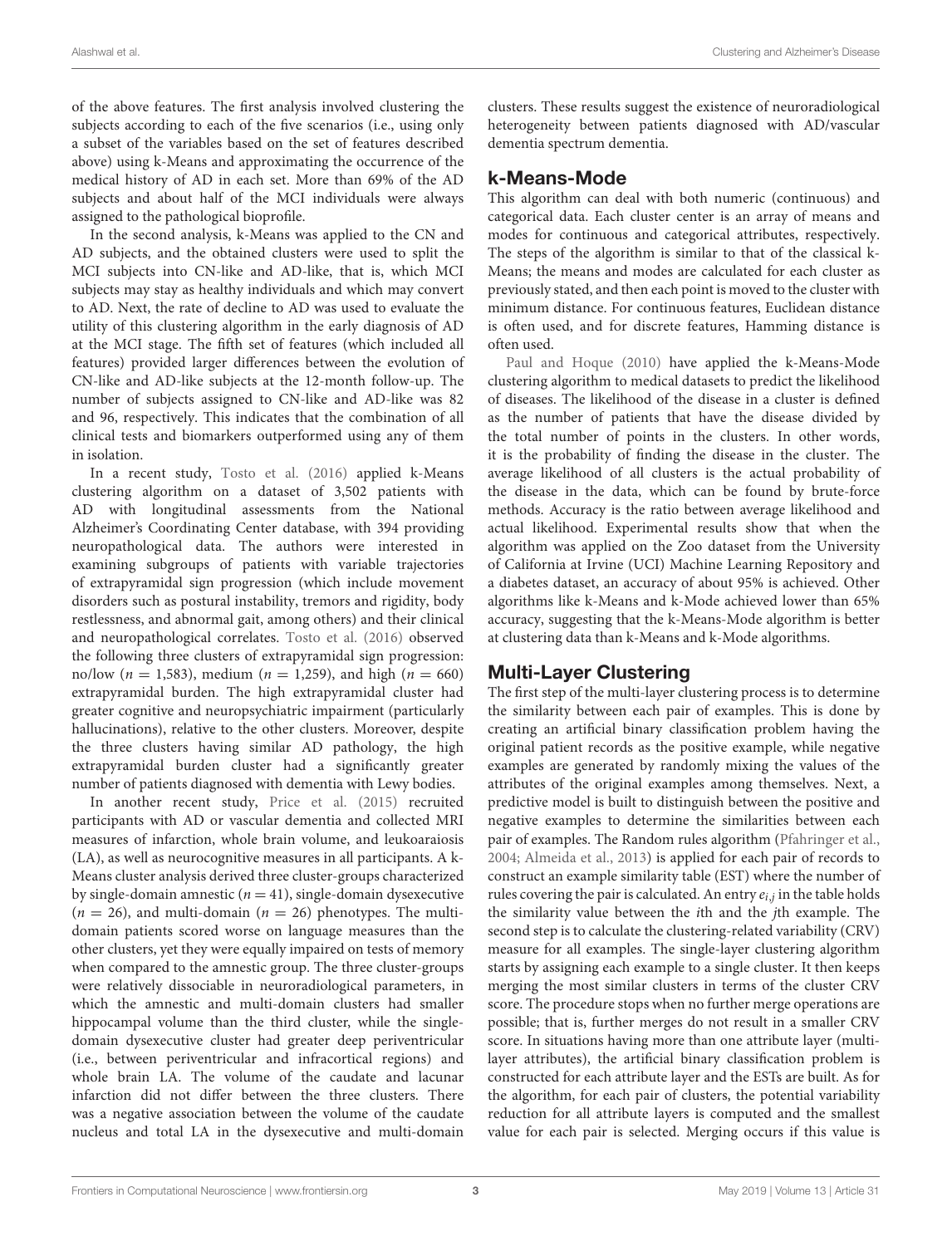positive, and if the value is positive for more than one pair, the pair with the largest minimal value is chosen and these clusters are merged.

[Gamberger et al. \(2016a\)](#page-8-8) applied a multi-clustering method to an AD dataset of both male and female patients comprising 243 biological and clinical features. The clusters obtained showed differences between male and female patient groups, including the existence of two male subpopulations with changes to intracerebral and whole brain volumes. The multi-layer clustering technique was used to deal with layers of attributes; that is, a set of attributes is partitioned into several subsets according to a criterion (e.g., laboratory data features and clinical data features). The multi-layer clustering technique was carried out independently on two groups of 317 female and 342 male patients. The first layer consisted of 56 biological measurements and the second consisted of 187 symptoms and clinical descriptors. The authors reported key differences between male and female populations of patients. For example, in the female population, there were two clusters, while in the male population, there were four, two for patients having major issues with dementia (denoted M1 and M2) and two for patients having mild or no dementia (denoted M0A and M0B). There was one large cluster in the female population, denoted F1, with patients having significant problems with dementia, while patients in the other cluster had mild dementia symptoms (denoted F0). Patients in cluster M2 were found to have higher than average intracranial volume (ICV) and whole brain volumes when compared to cognitively normal male patients. Such a cluster was not observed in the female population. The M0A cluster was similar to cluster F0 in the female population in terms of increased ICV values and biological features, while cluster M0B had smaller than average ICV values. This analysis showed that there are significant gender-specific differences in AD patients and suggests that taking gender into account may have important implications for the treatment of AD.

The same multi-layer clustering algorithm used by Gamberger et al. [\(2016a\)](#page-8-8) was also used on a dataset of 218 female and 344 male individuals with MCI. The algorithm first builds an EST for each attribute layer and then the tables are used by a bottom-up method to merge similar clusters together until no further merging of clusters is possible. The goal of this study is to find homogeneous groups of MCI individuals in terms of baseline and prognostic features and to discover gender differences within the groups. The algorithm produced a cluster of "slow decliners" (i.e., individuals with MCI that slowly develop dementia symptoms) consisting of 184 subjects that included a subset of MCI individuals that had favorable baseline data and prognosis. Another cluster given by the algorithm, termed "rapid decliners" (i.e., individuals with MCI that rapidly develop dementia symptoms;  $n = 240$ ), consisted of a subset of MCI subjects with a more impaired baseline status and a rapidly progressing longitudinal cognitive course. Moreover, 138 subjects did not fit in either of the two clusters. Males and females in the "rapid decliners" cluster had worse baseline cognitive status and smaller brain volumes than those in the "slow decliners" cluster. The rate of progression from MCI to dementia for females and males in the "rapid decliners" cluster was 69 and 61%, respectively. Conversely, the rate of progression from MCI to dementia for females and males in the slow decliners cluster was 9 and 16%, respectively.

[Gamberger et al. \(2016b\)](#page-8-9) applied the multi-layer clustering method used by [Gamberger et al. \(2016a\)](#page-8-8) and [Gamberger et al.](#page-8-10) [\(2017\)](#page-8-10) to an AD dataset obtained from ADNI. The dataset consists of 187 cognitively normal (CN) subjects, 106 patients with significant memory concern (SMC), 311 patients with early MCI (EMCI), 164 patients with late MCI (LMCI), and 148 AD patients (916 subjects in total). There are two layers that make up the features: layer 1 consists of 10 biological features and layer 2 consists of 23 clinical features. The goal of this study was to find clusters that are as large and homogeneous as possible regarding both biological and clinical features. Three clusters were identified having patients with different levels of dementia. The first cluster, A, contained patients with low volumes of hippocampus, entorhinal cortex, fusiform gyrus, and middle temporal gyrus, as well as small intracerebral and whole brain volumes. The number of subjects in that cluster diagnosed with AD, LMCI, and EMCI were 30, 4, and 1, respectively. Compared to CN subjects, patients in cluster A had 20% lower mean values for fusiform and midtemporal gyrus. Moreover, patients in cluster A had, on average, a 30% smaller entorhinal volume than the CN group. The authors regarded it odd that patients with LMCI and EMCI were assigned to this cluster, yet offered no explanation for this discrepancy. It is quite possible that these individuals may be at risk for converting to AD; this hypothesis should be tested in future work. Further, patients in cluster A showed high Clinical Dementia Rating Sum of Boxes (CDRSB), Alzheimer's Disease Assessment Scale (ADAS13), and Functional Assessment Questionnaire (FAQ) scores and low Mini-Mental State Examination (MMSE) and Montreal Cognitive Assessment (MoCA) scores, which is consistent with patients suffering from acute dementia. Importantly, the number of AD, LMCI, and EMCI patients in the second cluster, B, was 10, 9, and 2, respectively. Patients in this cluster have, to some extent, had smaller volumes of entorhinal, hippocampus, fusiform, and midtemporal gyrus that are about 20, 20, 10, and 10% (respectively) lower than mean values for CN subjects. However, the intracranial volume and whole brain volume were normal. Subjects in this cluster had a moderate or mild type of AD, which is indicated by a score above 3 in the CDRSB. An interesting feature of patients in cluster B was that the values for cognitive functions self-reported by the patients were higher than those of the other clusters and of the mean values of the entire AD population.

The third cluster, C, included patients with the lowest degenerative changes in the hippocampus, entorhinal, fusiform, and midtemporal gyrus. Moreover, patients in this cluster had high scores of ventricular and whole brain volumes. Cluster C patients had larger mean ventricle volume than CN subjects. The values for the scales of the MoCA, FAQ, fluorodeoxyglucose imaging (FDG), MMSE, and ADAS13 were all intermediate between those of clusters A and B. Cluster C patients also showed impairment, performing the Rey's Auditory Verbal Learning Test (RAVLT), and divided attention.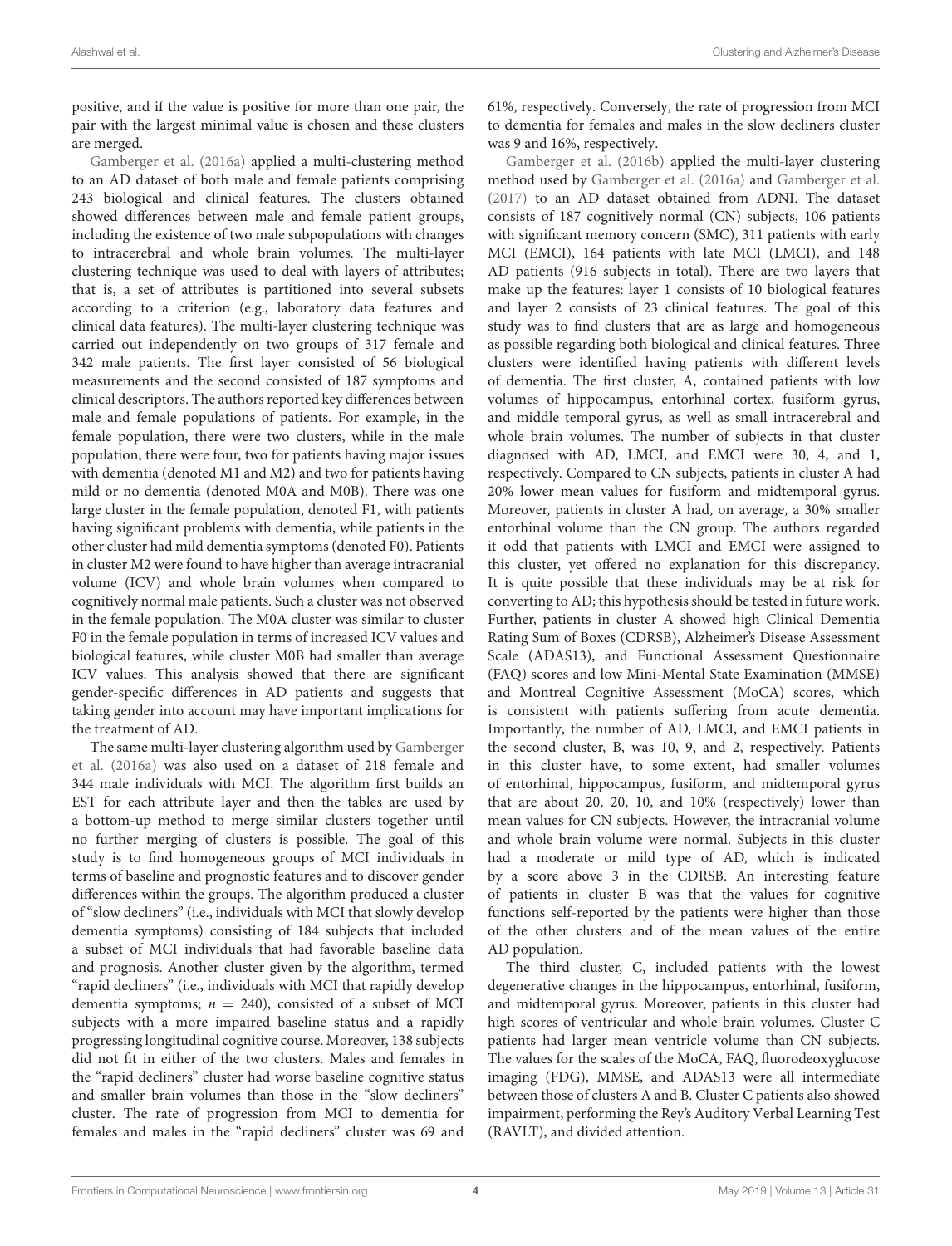This study shows that the nature of the cluster of patients having problems with dementia is non-homogeneous. Moreover, cognitively normal subjects are even more non-homogeneous as a population, as the clustering algorithm reported here shows that there are many clusters of controls as well. The number of AD patients assigned to clusters A, B, and C is  $<50\%$  of the entire AD population. Another important finding of the current study is the correlation between cognitive impairment and brain atrophy. The presence of degenerative changes of the brain was found in the three derived clusters. The greatest degeneration was found in cluster A and the second greatest degeneration was found in cluster B. The results obtained from cluster C indicate that brain changes are responsible for a significant number of problems with dementia; however, they are not sufficient for AD development.

## HIERARCHAL AGGLOMERATIVE CLUSTERING

Hierarchal agglomerative clustering is a bottom-up approach such that each data point begins in a separate cluster, and pairs of clusters at the bottom are merged together as we go up the hierarchy. This method can be summarized as follows:

- 1. Assign each object to a separate cluster.
- 2. For each pair of clusters, calculate the pairwise distance. Then, build a matrix whose elements are the distance values computed.
- 3. Find the pair of clusters with the shortest distance.
- 4. Merge the identified pair after removing both clusters from the distance matrix.
- 5. Calculate all distances from this new cluster to all other clusters and update the distance matrix.
- 6. Repeat these steps until the matrix is reduced to a single element.

There are several distance metrics that can be used (e.g., Euclidean and Manhattan distances); however, the choice of a metric determines the shape of the clusters produced. This is because two clusters can be close to each other according to one metric, but far from each other according to another metric. It is recommended that an exploratory study be conducted on several distance measures and the one that yields the best results according to chosen performance measures is selected. Unlike k-Means, the number of clusters is not determined by the user, and generally, smaller clusters are generated, which can be helpful in many domains.

[Noh et al. \(2014\)](#page-9-19) collected high-resolution T1-weighted volumetric MRIs from 152 patients in the early stages of AD. A hierarchical agglomerative clustering analysis was applied to measures of cortical thickness in these patients. Three emergent clusters were compared with an age- and sex-matched control group. The first cluster (A) was characterized by bilateral medial temporal-dominant atrophy predominantly involving anterior and posterior cingulate cortices  $(n = 52, 32.4\%);$ the second cluster (B) was characterized by parietal-dominant atrophy involving bilateral parietal areas, precuneus, and bilateral dorsolateral frontal areas ( $n = 28$ , 18.4%); and the third cluster (C) was characterized by diffuse atrophy, in which almost all association cortices demonstrated atrophy (except for orbitofrontal and occipital areas) ( $n = 72, 47.4%$ ). Patients in the parietal-dominant cluster (B) were younger, had a younger age at onset, and had the highest years of education. Patients in the diffuse atrophy cluster (C) had the lowest mean cortical thickness. Patients in the parietal-dominant cluster scored the poorest across all neurocognitive tests (attention, visuospatial function, memory, and frontal executive tasks) except for language function measures. These results suggest that there is considerable anatomical heterogeneity evident even in early stages of AD, which may indicate multiple disease processes.

[Hwang et al. \(2016\)](#page-8-11) conducted several analyses on a dataset that includes 77 patients with AD recruited via the ADNI. Patients underwent 3-T MRI, [<sup>18</sup>F]-fluorodeoxyglucose PET, [ <sup>18</sup>F]-florbetapir PET, and cerebrospinal (CSF) tests. Hierarchical agglomerative cluster analysis was applied to measures of cortical thickness, and the remaining measures were compared across groups. Consistent with the study by [Noh et al. \(2014\)](#page-9-19) and Hwang et al. [\(2016\)](#page-8-11) observed three clusters, dominated by medial– temporal atrophy (19.5%), parietal atrophy (24.7%), and diffuse atrophy (55.8%). The parietal-dominant cluster was younger and showed greater glucose hypometabolism in parietal and occipital cortices, as well as pronounced amyloid-beta accumulation in most brain regions. The medial–temporal dominant cluster had greater glucose metabolism in the left hippocampus and bilateral frontal cortices and poorer performance on memory tests. There were no significant differences in CSF tests between cluster-groups.

[Racine et al. \(2015\)](#page-9-20) studied a sample of 103 asymptomatic adults with genetic risk and parental family history of AD. Participants underwent [C-11] Pittsburgh Compound B (PiB) amyloid imaging, MRI, lumbar puncture, and neurocognitive assessment at baseline, with 79 participants also undergoing follow-up PiB imaging 2 years later. The hierarchical agglomerative cluster analysis derived four cluster-groups based on three biomarkers, including CSF total-tau, CSF  $A\beta_{42}$ , and average PiB burden across 8 AD-sensitive regions of interest. All clusters were compared on amyloid accumulation (controlling for PiB baseline, age, sex, and APOE4 status) as well as on cognitive changes on tests of memory and executive control (controlling for baseline scores, age, sex, APOE4 status, education, and duration between testing visits). Cluster 4 showed the greatest AD-like characteristics (low CSF  $A\beta_{42}$  and high PiB), with greater amyloid accumulation over 2 years relative to the other three clusters in regions affected by AD (precuneus, posterior cingulate, and lateral temporal and parietal cortices). Moreover, individuals in cluster 4 scored worse than those in cluster 1 on immediate recall and worse than all three clusters on delayed recall. Individuals in cluster 2 scored better than individuals in cluster 3 on delayed recall and better than both clusters 1 and 2 on total recall. These results suggest that clustering at-risk individuals across validated biomarkers may provide novel insights into those at greatest risk for amyloid accumulation and cognitive decline.

[Cappa et al. \(2014\)](#page-8-12) recruited 23 patients with posterior cortical atrophy (PCA) and 16 patients with dementia of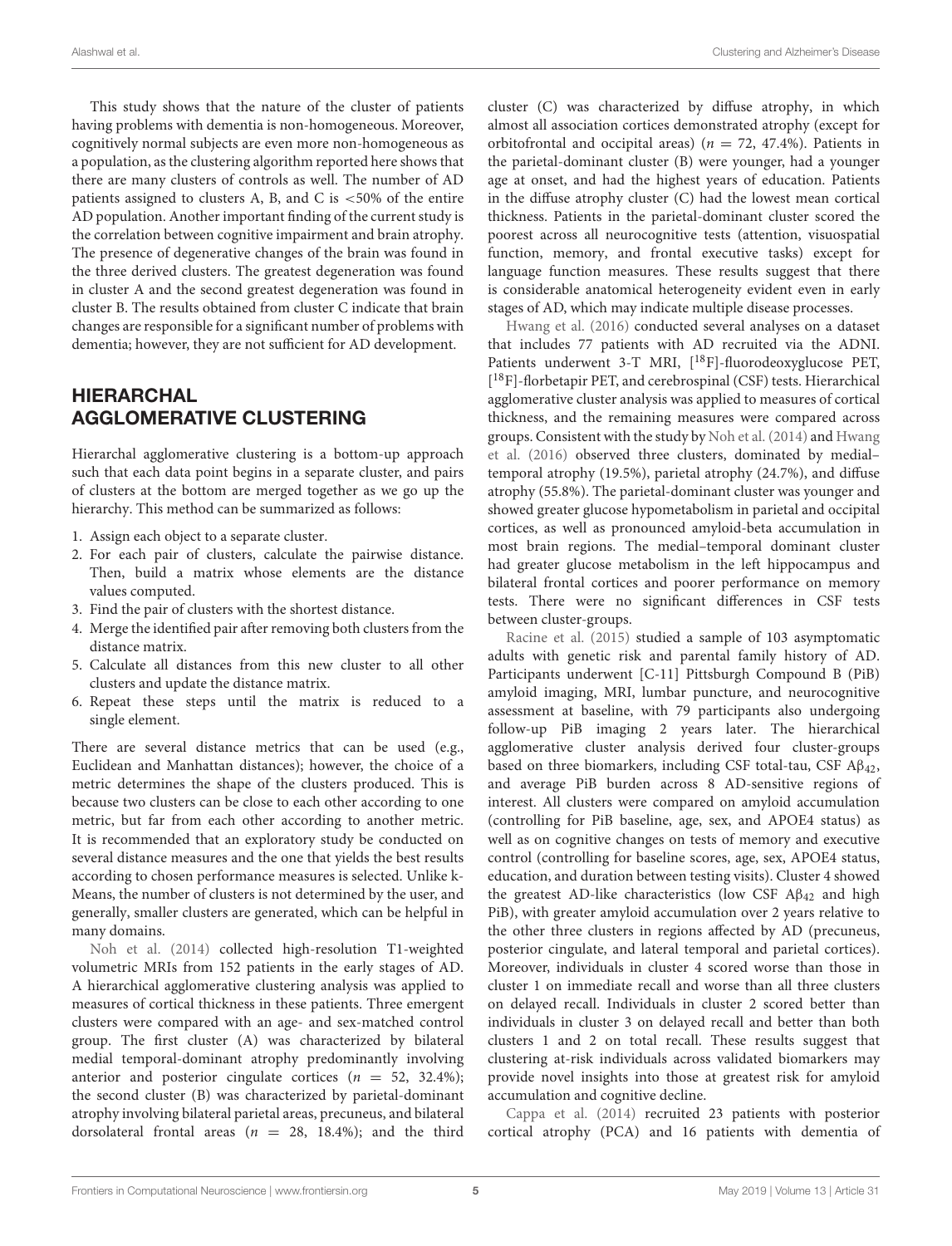Alzheimer's type (AD). First, a principal component analysis was used to reduce 15 neurocognitive variables to the following five factors: memory, language, perceptual processes, visuospatial processes, and calculation (addition, subtraction, and multiplication). These factors were then entered into a hierarchical agglomerative cluster analysis. Four clusters were derived and were characterized by visuospatial/perceptual, memory, perceptual/calculation, and language performance. Four clusters were derived, Cluster 1 ( $n = 9$ , 100% PCA), Cluster 2 ( $n = 10$ , 20% PCA), Cluster 3 ( $n = 6$ , 50% PCA), and Cluster 4 ( $n = 14$ , 64% PCA). The authors noted that AD pathology appears to produce multiple distinct syndromal subtypes involving impairment in memory (classically associated with AD) and visuospatial deficits (classically associated with PCA), as well as in visual perception and language, which may indicate heterogeneity in vulnerability of specific functional networks.

[Armstrong and Wood \(1994\)](#page-8-13) applied hierarchical cluster analysis to a group of 78 patients with AD. The dataset consisted of 47 neuropathological measures, including the density and distribution of senile plaques and neurofibrillary tangles. The analyses indicated that an initial splitting of the sample could be made, characterizing one large group (68%) who had a relatively small distribution of senile plaques and neurofibrillary tangles across the brain and a second smaller cluster (15%) who had more diffusely spread lesions throughout the neocortex. These clusters could be further divided based on the extent of capillary amyloid angiopathy. Moreover, patients with a limited development of senile plaques, neurofibrillary tangles, and capillary amyloid angiopathy could be further split into an early- and a late-onset group. Patients with familial AD were not assigned to a single cluster; rather, they were distributed across four of the five groups. Some patients with familial AD had unique combinations of pathological features that did not closely resemble the other clusters.

[McCurry et al. \(1999\)](#page-8-14) recruited a population-based sample of 205 patients with AD from the Alzheimer's Disease Patient Registry to investigate patterns of sleep problems. The authors applied hierarchical cluster analysis [\(Lance and Williams, 1967\)](#page-8-15) to patients who were reported to have awakened their caregivers from sleep. They identified one cluster with daytime inactivity but few behavioral problems, another cluster with higher levels of fearfulness, fidgeting and occasional sadness, and a third cluster with multiple behavioral problems that included frequency bouts of sadness, fearfulness, inactivity, fidgeting, and hallucinations. The results demonstrate the heterogeneity of sleep disturbances in AD, which may have implications for the direction of interventions to homogeneous subgroups experiencing similar patterns of sleep problems.

## **DISCUSSION**

In this study, we were able to identify and review 13 articles that applied clustering methods on mainly AD datasets. To our knowledge, these are the only existing studies on clustering AD datasets. The distribution of these articles over time is presented in **[Figure 1](#page-7-0)**.

Across all of these studies, there are four clustering algorithms used: k-Means, k-Means-Mode, multi-layer clustering, and hierarchical agglomerative clustering (see above sections for description of these clustering algorithms). As **[Figure 2](#page-7-1)** shows, hierarchical agglomerative was the most commonly used method throughout the reviewed papers, followed by k-Means and multilayer clustering and finally k-Means-Mode.

The reviewed studies vary across various dimensions including the clustering algorithm used, the dataset used, variables included in the dataset, and groups included in the datasets (i.e., AD, controls, MCI). Some of the studies have highlighted differences among males and females with AD [\(Gamberger et al., 2016a,](#page-8-8)[b\)](#page-8-9). Noting that AD is more common in females than in males [\(Viña and Lloret, 2010;](#page-9-21) Mazure and Swendsen, [2016\)](#page-8-16), it is possible that there are gender-specific factors underlying the progression of AD in females. The Gamberger et al. studies have highlighted several neural changes between females and males with AD, suggesting that these neural changes may be the underlying reason behind AD being more common in females than in males. Some clustering analyses have shown that AD is not a homogeneous disorder and there are subtypes of AD patients. For example, Noh et al. [\(2014\)](#page-9-19) have shown that there are three clusters of AD patients that differ in their neural damage. This is important as it may suggest different treatment for each subgroup of patients. Similar findings were also reported in [Hwang et al.](#page-8-11) [\(2016\)](#page-8-11), thus confirming the existence of subtypes of AD patients. Unlike other clustering studies, [Racine et al. \(2015\)](#page-9-20) conducted clustering analysis on a dataset that includes individuals at risk for developing AD. The study was able to find several features that explain why some individuals may convert to AD while others do not. These features include low CSF Aβ42 and impaired immediate recall. [Cappa et al. \(2014\)](#page-8-12) also reported the existence of several subtypes of AD patients that differ in memory and visuospatial impairment. [Price et al. \(2015\)](#page-9-16) found that there were three groups of AD patients that are characterized by memory, executive dysfunction, or multiple impairments. Similarly, [Tosto et al. \(2016\)](#page-9-15) found that there are three clusters of AD patients that vary in their extrapyramidal symptoms. According to [Armstrong and Wood \(1994\)](#page-8-13), AD patients can be subdivided into several groups based on the distribution of senile plaques and neurofibrillary tangles in their brains. McCurry et al. [\(1999\)](#page-8-14) also reported that there are subtypes of AD patients depending on their sleep disturbances. One problem with the abovementioned studies is that they subtyped AD patients based on very different features varying from neural, cognitive, and clinical variables. Accordingly, it is thus unclear what the subtypes of AD patients are, given the different features reported in every study.

Further, to our knowledge, there were only three studies that have used an MCI population in the clustering analysis [\(Escudero et al., 2011;](#page-8-6) [Gamberger et al., 2016a,](#page-8-8)[b\)](#page-8-9). Gamberger et al. [\(2017\)](#page-8-10) found that converting to dementia in individuals with MCI is related to worse baseline cognitive dysfunction as well as having smaller brain volumes. In another study, [Gamberger et al. \(2016a\)](#page-8-8) found that few individuals with EMCI and some with LMCI were assigned to the same cluster as most AD patients. While the authors did not explain these results, it is possible that these MCI individuals may be at risk of developing AD, and thus were assigned to the AD cluster.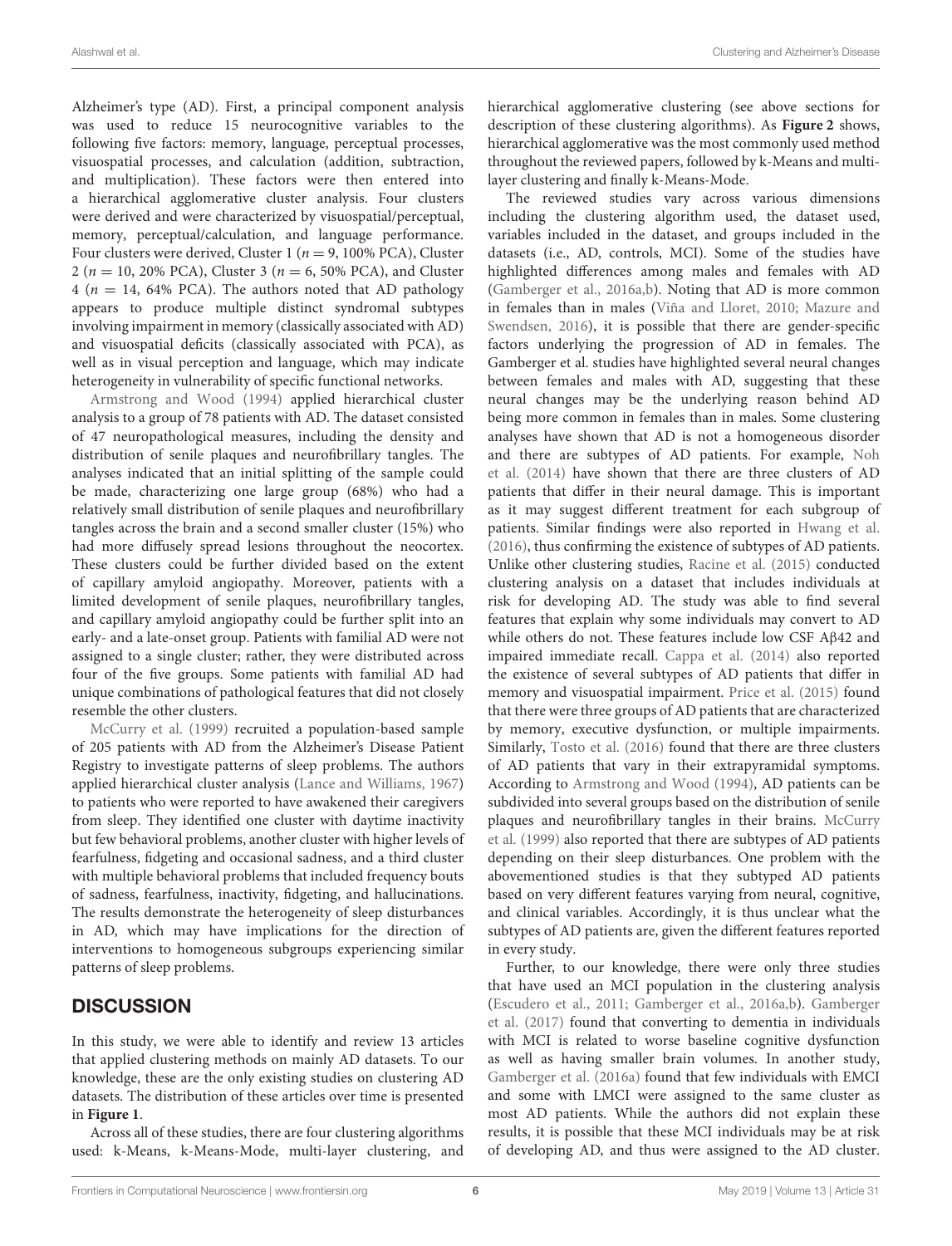

<span id="page-7-0"></span>

<span id="page-7-1"></span>[Escudero et al. \(2011\)](#page-8-6) evaluated several analytic approaches for determining which MCI individuals are likely to convert to AD. They found that by using a large dataset that includes clinical tests and biomarkers in the clustering algorithms, greater accuracy is achieved compared to using smaller numbers of variables in isolation.

Further, to our knowledge, none of the existing studies on clustering analysis have used a dataset that includes early-stage vs. late-stage AD patients. Several experimental studies have shown that these two groups differ profoundly in terms of clinical, cognitive, and neural damage [\(Kauer-Sant'Anna et al., 2009\)](#page-8-17). Like MCI conversion to AD, clustering analysis can point to several features that underlie the conversion from early-stage AD to advanced AD.

Importantly, while some other medical studies have used semi-clustering algorithms, to our knowledge, there are no studies on using semi-clustering algorithms in AD. While traditional clustering algorithms (as described in this article) work on datasets in which there is no outcome (target) variable nor is anything known about the relationship between the observations (i.e., unlabeled data), semi-clustering enhances clustering by using additional information as constraints in the clustering process. This is helpful in identifying clusters that are linked to a particular target variable. Such additional information is often existent in the dataset or provided by neurologists/clinicians to guide the clustering process. Future work should apply semi-clustering methods on AD.

## FUTURE RESEARCH

As mentioned above, only three studies have used an MCI population in the clustering analysis [\(Escudero et al., 2011;](#page-8-6)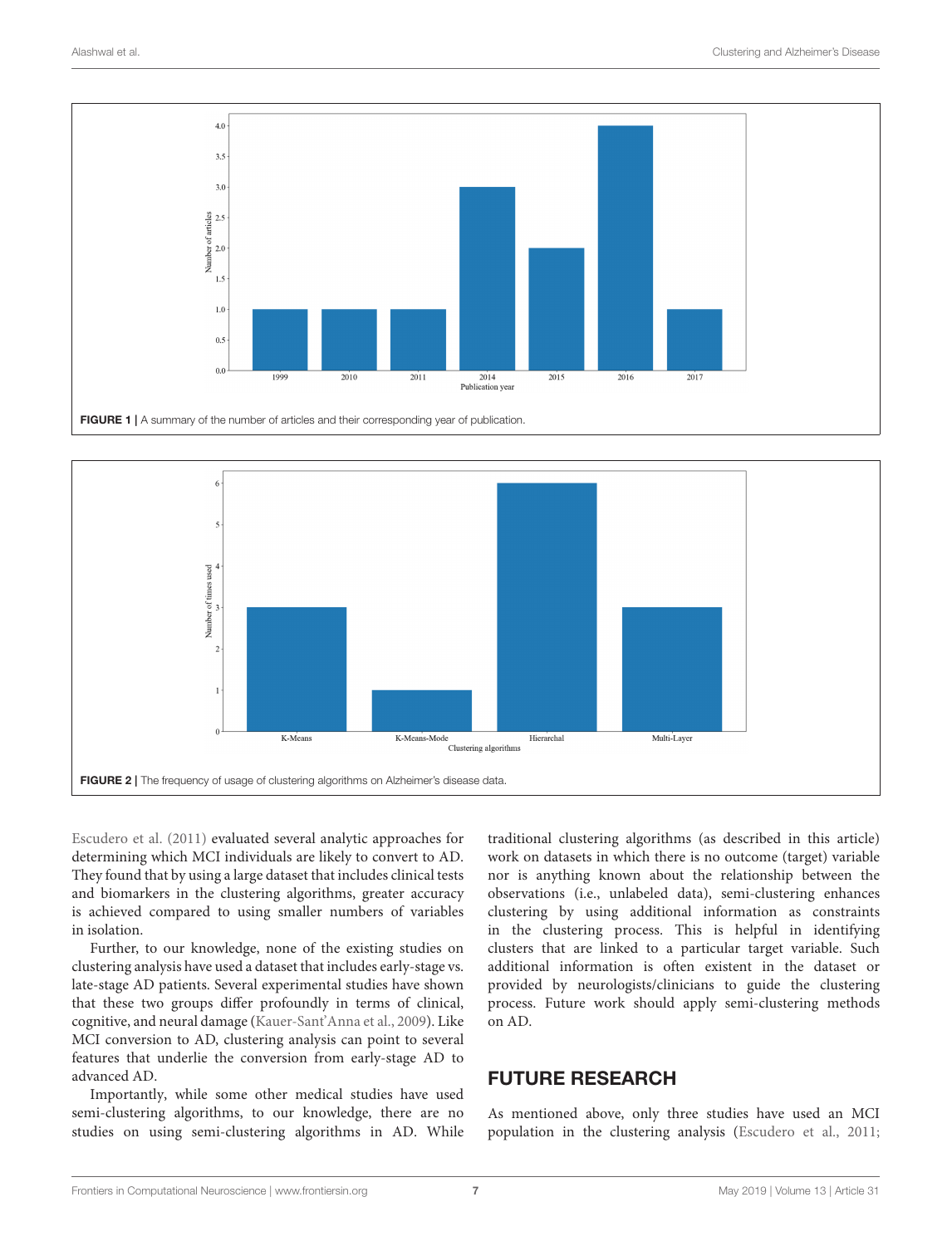[Gamberger et al., 2016a,](#page-8-8)[b\)](#page-8-9). Future research should use more than three populations: healthy controls, individuals with MCI, and AD patients. For example, none of the clustering used subpopulations with MCI, such as amnestic vs. non-amnestic MCI. Such populations are increasingly being studied in the literature, as patients with amnestic MCI are more likely to develop AD than patients with non-amnestic MCI [\(Mauri et al.,](#page-8-18) [2012;](#page-8-18) [Monacelli et al., 2015\)](#page-9-22).

Another type of clustering is known as fuzzy clustering, in which the classification function causes the class members to become a relative one and an object can belong to several classes at the same time but with different degrees [\(Ahmadi et al., 2018\)](#page-8-19). Fuzzy clustering has many applications to health sciences, as some individuals may or may not be diagnosed with a certain disorder, depending on different conditions. This is quite relevant to AD. Fuzzy clustering can help us understand the nature of MCI, as some of these individuals may convert to AD, but others may stay healthy.

Further, to our knowledge, different kinds of clustering methods, such as latent profile analysis, were rarely applied to AD datasets. These algorithms do not use a distance function, but instead attempt to produce normally distributed clusters.

## **REFERENCES**

- <span id="page-8-19"></span>Ahmadi, H., Gholamzadeh, M., Shahmoradi, L., Nilashi, M., and Rashvand, P. (2018). Diseases diagnosis using fuzzy logic methods: A systematic and meta-analysis review. Comput.. Methods Prog. Biomed. 161, 145–172. doi: [10.1016/j.cmpb.2018.04.013](https://doi.org/10.1016/j.cmpb.2018.04.013)
- <span id="page-8-20"></span>Aldridge, A. A., and Roesch, S. C. (2008). Developing coping typologies of minority adolescents: a latent profile analysis. J. Adolesc. 31, 499–517. doi: [10.1016/j.adolescence.2007.08.005](https://doi.org/10.1016/j.adolescence.2007.08.005)
- <span id="page-8-7"></span>Almeida, E., Kosina, P., and Gama, J. (2013). "Random rules from data streams," in Proceedings of the 28th Annual ACM Symposium on Applied Computing (ACM) (Coimbra),813–4.
- <span id="page-8-13"></span>Armstrong, R. A., and Wood, L. (1994). The identification of pathological subtypes of Alzheimer's disease using cluster analysis. Acta Neuropathol. 88, 60–66. doi: [10.1007/BF00294360](https://doi.org/10.1007/BF00294360)
- <span id="page-8-12"></span>Cappa, A., Ciccarelli, N., Baldonero, E., Martelli, M., and Silveri, M. C. (2014). Posterior ad-type pathology: cognitive subtypes emerging from a cluster analysis. Behav. Neurol. [2014:259358. doi: 10.1155/2014/2](https://doi.org/10.1155/2014/259358) 59358
- <span id="page-8-3"></span>Chen, C.-H. (2014). A hybrid intelligent model of analyzing clinical breast cancer data using clustering techniques with feature selection. Appl. Soft. Comput. 20, 4–14. doi: [10.1016/j.asoc.2013.10.024](https://doi.org/10.1016/j.asoc.2013.10.024)
- <span id="page-8-4"></span>Cuingnet, R., Gerardin, E., Tessieras, J., Auzias, G., Lehe'ricy, S., Habert, M.-O., et al. (2011). Automatic classification of patients with Alzheimer's disease from structural MRI: a comparison of ten methods using the ADNI database. Neuroimage [56, 766–81 329. doi: 10.1016/j.neuroimage.2010.](https://doi.org/10.1016/j.neuroimage.2010.06.013) 06.013
- <span id="page-8-1"></span>Eick, C. F., Zeidat, N., and Zhao, Z. (2004). "Supervised clusteringalgorithms and benefits," in Tools with Artificial Intelligence, 2004. ICTAI 2004. 16th IEEE International Conference on (IEEE) (Boca Raton, FL), 774–776.
- <span id="page-8-6"></span>Escudero, J., Zajicek, J. P., and Ifeachor, E. (2011). Early detection and characterization of Alzheimer's disease in clinical scenarios using Bioprofile concepts and K-means. Conf. Proc. IEEE Eng. Med. Biol. Soc. 2011, 6470–3. doi: [10.1109/IEMBS.2011.6091597](https://doi.org/10.1109/IEMBS.2011.6091597)
- <span id="page-8-5"></span>Forgy, E. W. (1965). Cluster analysis of multivariate data: efficiency versus interpretability of classifications. Biometrics 21, 768–9.

The latent profile analysis has been applied to several disorders with some success. In one study, [Aldridge and Roesch \(2008\)](#page-8-20) used latent profile analysis to classify subgroups of adolescents and examine rates of depression and anxiety in these different groups. They observed three clusters of adolescents who vary greatly in their depressive and anxiety symptoms. As another example, [Mitchell et al. \(2007\)](#page-9-23) used latent profile analysis to subgroup individuals with eating disorders. The analysis revealed five subtypes that have very different profiles. Future research should use latent profile analysis clustering methods to better understand the nature of MCI and their conversion to AD.

## AUTHOR CONTRIBUTIONS

All authors listed have made a substantial, direct and intellectual contribution to the work, and approved it for publication.

## ACKNOWLEDGMENTS

HA received financial support from the United Arab Emirates University (grant no. CIT 31T085).

- <span id="page-8-10"></span>Gamberger, D., Lavrac, N., Srivatsa, S., Tanzi, R. E., and Doraiswamy, P. M. (2017). Identification of clusters of rapid and slow decliners among subjects at risk for Alzheimer's disease. Sci. Rep. 7:6763. doi: [10.1038/s41598-017-06624-y](https://doi.org/10.1038/s41598-017-06624-y)
- <span id="page-8-9"></span>Gamberger, D., Ženko, B., Mitelpunkt, A., Lavrač, N., and The Alzheimer's Disease Neuroimaging Initiative (2016b). Homogeneous clusters of Alzheimer's disease patient population. Biomed. Eng. Online 15:78. doi: [10.1186/s12938-016-0183-0](https://doi.org/10.1186/s12938-016-0183-0)
- <span id="page-8-8"></span>Gamberger, D., Ženko, B., Mitelpunkt, A., Shachar, N., and Lavrac, N. (2016a). Clusters of male and female Alzheimer's disease patients in the Alzheimer's disease neuroimaging initiative (ADNI) database. Brain Inform. 3, 169–179. doi: [10.1007/s40708-016-0035-5](https://doi.org/10.1007/s40708-016-0035-5)
- <span id="page-8-11"></span>Hwang, J., Kim, C. M., Jeon, S., Lee, J. M., Hong, Y. J., Roh, J. H., et al. (2016). Prediction of Alzheimer's disease pathophysiology based on cortical thickness patterns. Alzheimers Dement. 2, 58–67. doi: [10.1016/j.dadm.2015.11.008](https://doi.org/10.1016/j.dadm.2015.11.008)
- <span id="page-8-17"></span>Kauer-Sant'Anna, M., Kapczinski, F., Andreazza, A. C., Bond, D. J., Lam, L., Young, T., et al. (2009). Brain-derived neurotrophic factor and inflammatory markers in patients with early- vs. late-stage bipolar disorder. Int. J. Neuropsychopharmacol. 12, 447–458. doi: [10.1017/S1461145708009310](https://doi.org/10.1017/S1461145708009310)
- <span id="page-8-0"></span>Kononenko, I. (2001). Machine learning for medical diagnosis: history, state of the art and perspective. Artif. Intell. Med. 23, 89–109. doi: [10.1016/S0933-3657\(01\)00077-X](https://doi.org/10.1016/S0933-3657(01)00077-X)
- <span id="page-8-15"></span>Lance, G. N., and Williams, W. T. (1967). A general theory of classificatory sorting strategies: 1. Hierarchical systems. Comput. J. 9, 373–380. doi: [10.1093/comjnl/9.4.373](https://doi.org/10.1093/comjnl/9.4.373)
- <span id="page-8-2"></span>Li, X., and Zhu, F. (2013). On clustering algorithms for biological data. Engineering 5:549. doi: [10.4236/eng.2013.510B113](https://doi.org/10.4236/eng.2013.510B113)
- <span id="page-8-18"></span>Mauri, M., Sinforiani, E., Zucchella, C., Cuzzoni, M. G., and Bono, G. (2012). Progression to dementia in a population with amnestic mild cognitive impairment: clinical variables associated with conversion. Funct. Neurol. 27, 49–54. Retrieved from: [https://www.functionalneurology.com/common/](https://www.functionalneurology.com/common/php/portiere.php?ID=7e9d18f89fd466375df486c577ef3819) [php/portiere.php?ID=7e9d18f89fd466375df486c577ef3819](https://www.functionalneurology.com/common/php/portiere.php?ID=7e9d18f89fd466375df486c577ef3819)
- <span id="page-8-16"></span>Mazure, C. M., and Swendsen, J. (2016). Sex differences in Alzheimer's disease and other dementias. Lancet Neurol. 15, 451–452. doi: [10.1016/S1474-4422\(16\)00067-3](https://doi.org/10.1016/S1474-4422(16)00067-3)
- <span id="page-8-14"></span>McCurry, S. M., Logsdon, R. G., Teri, L., Gibbons, L. E., Kukull, W. A., Bowen, J. D., et al. (1999). Characteristics of sleep disturbance in communitydwelling Alzheimer's disease patients. J. Geriatr. Psychiatry Neurol. 12, 53–59. doi: [10.1177/089198879901200203](https://doi.org/10.1177/089198879901200203)